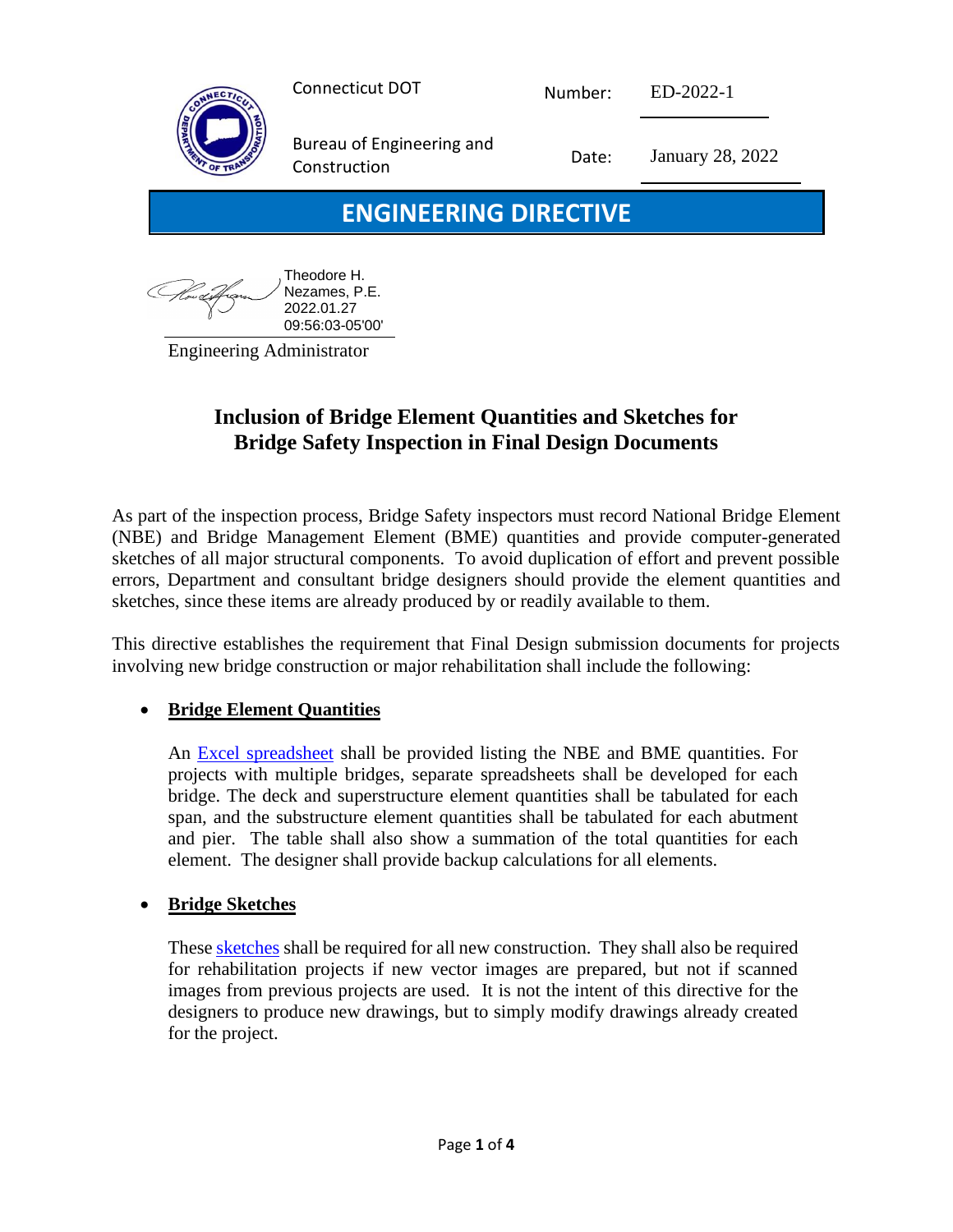The sketches shall conform to the requirements of the [CONNECT Digital Design](https://portal.ct.gov/DOT/Engineering-Applications/CTDOT---CONNECT-DDE)  [Environment](https://portal.ct.gov/DOT/Engineering-Applications/CTDOT---CONNECT-DDE) and shall fit within the borders of a 22-inch x 34-inch full size plan sheet. The sketches shall consist of only the structural line work with no notes, labels or dimension lines and shall include:

- a plan and an elevation of the entire structure
- a deck plan and framing plan for each span
- plans and elevations of all substructure units
- elevations of all wingwalls

The [sketches](https://portal.ct.gov/-/media/DOT/documents/AEC/Bride_Safety_Samples.pdf) shall be provided in .pdf format as a single document for each bridge.

**The element quantities and sketches shall be included with the Final Design Plan (FDP) submission for all projects with an FDP of June 1, 2022 or later.** If any changes are made to the design prior to or during Construction, the quantities and sketches must be revised by the designer as needed. 

Projects currently in the construction phase or with an FDP prior to June 1, 2022 shall be reviewed by the project engineer for the feasibility of implementing this directive.

The element quantities and sketches shall be placed in [COMPASS](https://ctgovexec.sharepoint.com/projects/Pages/Projects.aspx) in the Bridge Safety folder.

To access this folder:

• Enter the 8-digit project number in the "Search Projects" field and select "Submit Search"

| Connecticut<br>$\mathop{\mathbb{H}}$<br><b>SharePoint</b>                             |                                                 |
|---------------------------------------------------------------------------------------|-------------------------------------------------|
| COMPASS                                                                               |                                                 |
| Projects                                                                              |                                                 |
| <b>Filter Projects By</b><br>0082-0321<br>×.<br>Submit Search<br><b>Reset Filters</b> | Project Manager $\vee$<br>Schedule Phase $\vee$ |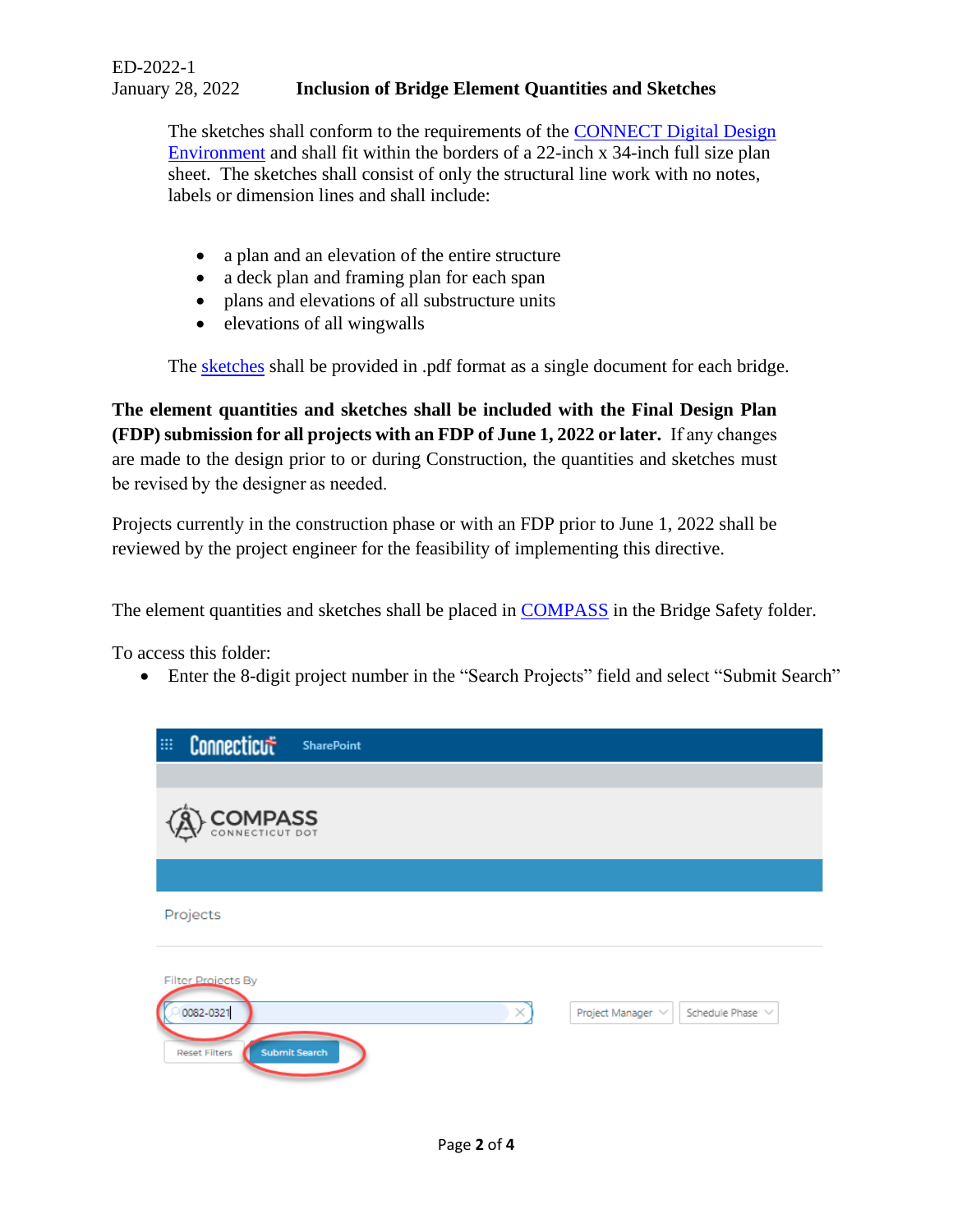ED-2022-1

• Select "Project Details":

| Filter Projects By                                                                                                             |                                                                 |
|--------------------------------------------------------------------------------------------------------------------------------|-----------------------------------------------------------------|
| 0082-0321<br>×                                                                                                                 | Project Manager V<br>Schedule Phase $\vee$                      |
| <b>Submit Search</b><br><b>Reset Filters</b>                                                                                   |                                                                 |
| Project No. 0082-0321<br>Temp ID. PP082-0008<br>Middletown: Replace BR #02100                                                  |                                                                 |
| FDP: 07/21/2021<br>Project Manager: Garcia Jr., Alvaro<br><b>Start of Construction:</b><br>Schedule Phase: Contract-Processing | Project No. 0082-0321<br>Temp ID. PP082-0008                    |
|                                                                                                                                | $\Box$ Project Details<br>Copy Project Url<br>Project Dashboard |
|                                                                                                                                | $\beta$ Submittals/Transmittals                                 |
|                                                                                                                                | MS Project Schedule                                             |
|                                                                                                                                |                                                                 |

• from Project Overview select "Design"

| <b>Project Overview</b>       |  |  |
|-------------------------------|--|--|
| Contacts                      |  |  |
| Design                        |  |  |
| <b>Contract Documents</b>     |  |  |
| <b>Internal Documents</b>     |  |  |
| <b>Confidential Documents</b> |  |  |
| <b>Project Emails</b>         |  |  |
| <b>Report of Meetings</b>     |  |  |